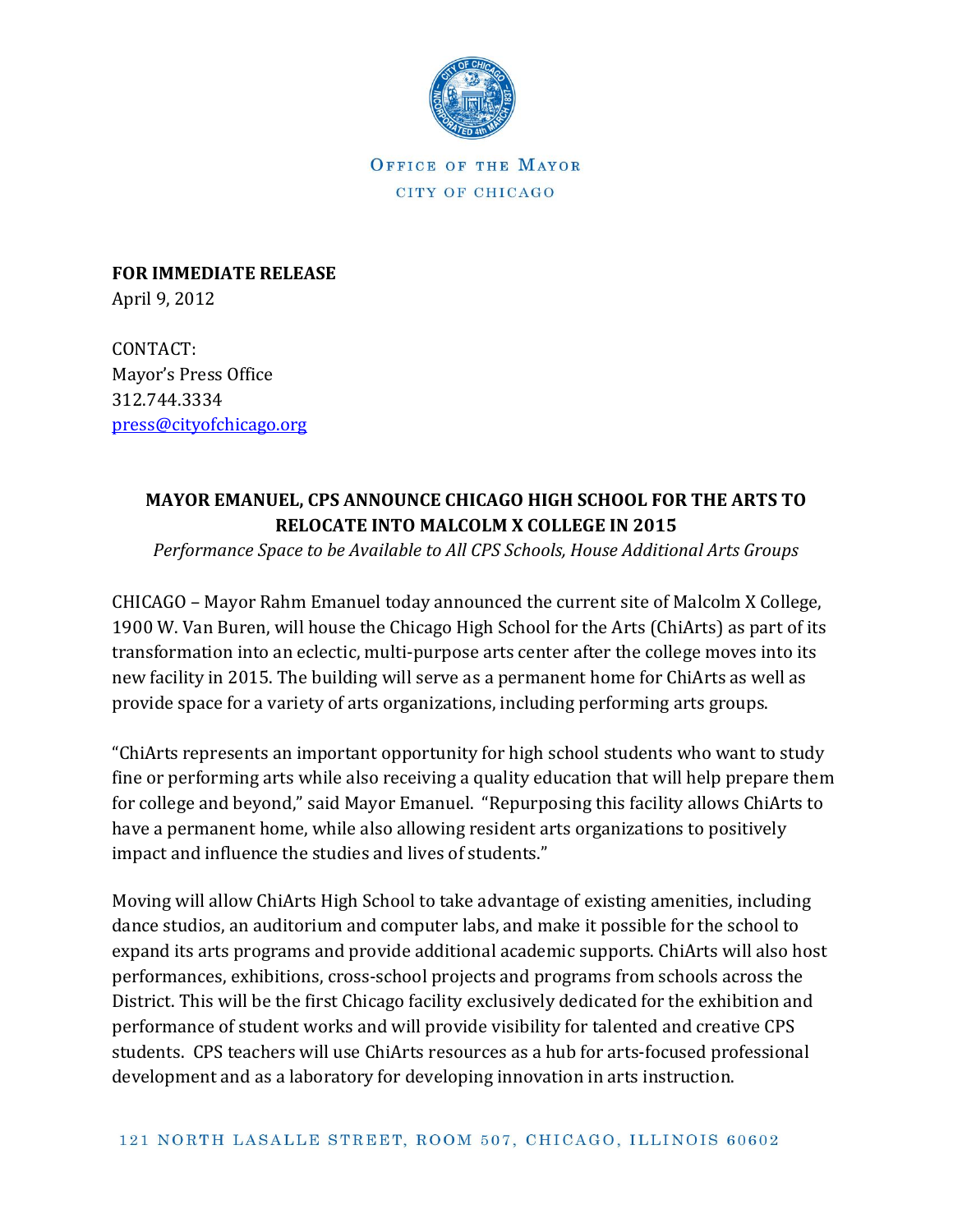

OFFICE OF THE MAYOR CITY OF CHICAGO

"As a District, it is our goal to find the best possible facilities to meet the ever-changing needs of our students and promote academic growth and success," said Chicago Public Schools (CPS) CEO Jean-Claude Brizard. "ChiArt's move presents a tremendous opportunity for our students to benefit not only from the enhanced facilities, but from exposure to the resident companies and Chicago's diverse arts community."

Several arts organizations have already expressed interest, including Chicago Arts Partnership in Education, Ingenuity Incorporated and Urban Gateways. Once committed, these groups are expected to play a major role in the design, delivery and exhibition of professional development services for CPS teachers, principals, teaching artists and other arts organizations.

Their extensive networks of local, national and international arts educators, organizations and arts advocates will serve as resources at ChiArts. Through professional development, performances, lectures, symposia and conferences, ChiArts will host programming that brings together the arts and non-arts communities interested in better understanding and enriching the City of Chicago.

ChiArts students participate in a rigorous program including five hours of academic classes and three hours of arts training in their specified major study area per day. Currently, ChiArts currently shares a campus with Doolittle Elementary School located in Chicago's Bronzeville community and serves 600 students from every ward in the city and from diverse ethnic and cultural backgrounds.

Students must apply, undergo an interview and audition, as well as meet specific academic criteria to gain admittance into ChiArts.

The new Malcolm X College campus, projected to open in the spring of 2015, will be located just south of the United Center, across the street from the current college site at Jackson and Damen streets on land already owned by City Colleges of Chicago. The 500,000 square foot campus will be composed of two 3-story academic buildings and a 1,500-car parking facility connected via an atrium.